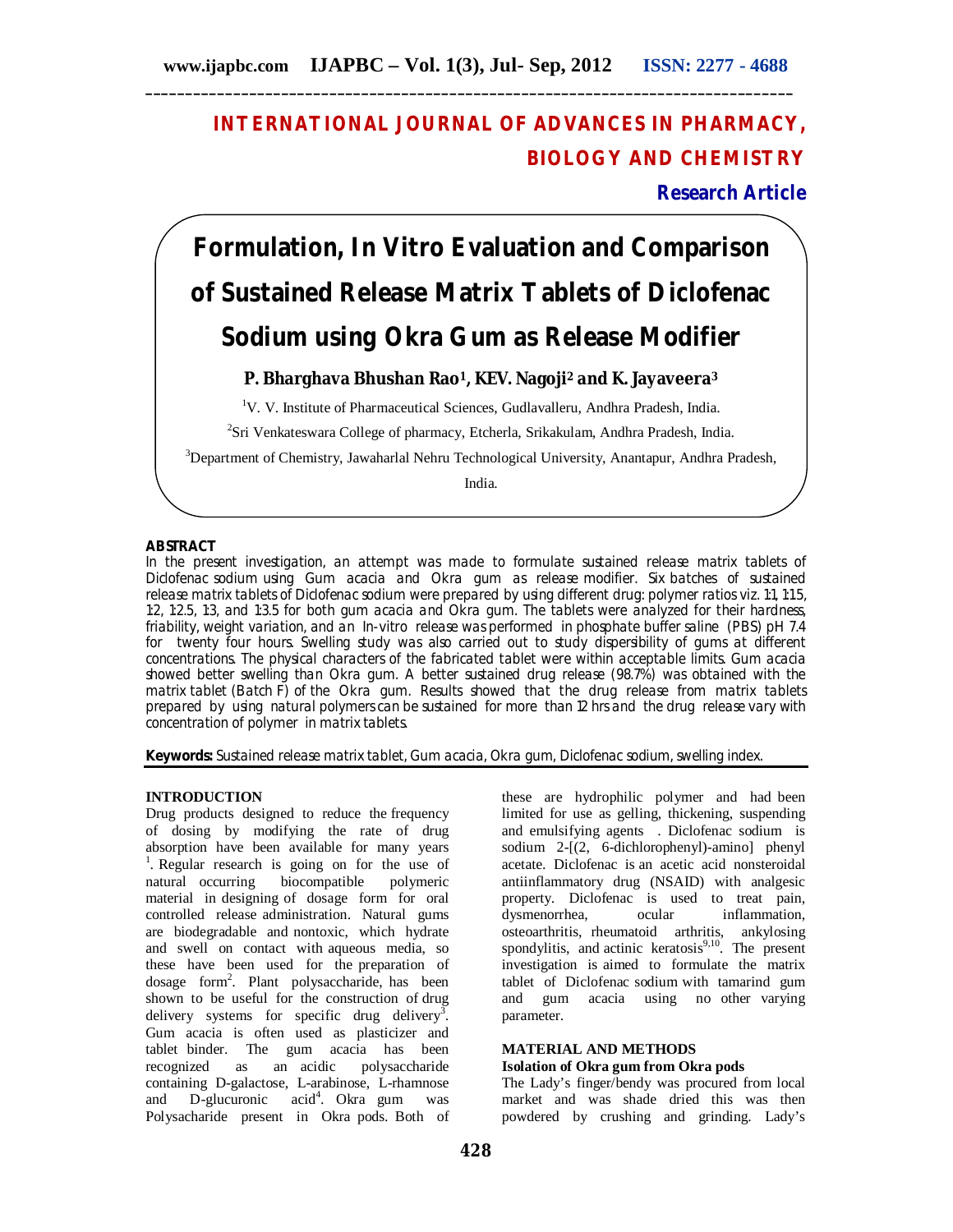finger/bhendi was dried in an oven at 37°c for drying and it was powdered for 5 min in a mechanical blender and passed through sieve no. 120 to get fine powder. It was then soaked in distilled water for 24 hours in a RB flask. It was boiled for 1 hour under reflux with occasional stirring and kept aside for 2 hours for release of mucilage into water. The material was filtered through muslin bag, hot distilled water was added through the sides of the marc and squeezed well in order to remove mucilage completely. Equal volume of ethanol was added to the filtrate to precipitate the mucilage and kept inside refrigerator for a day to effect settling. It was filtered and dried completely in an incubator at 37˚c, powdered, sieved and weighed. It was subjected to chemical tests to confirm its identity.

#### **Procurement of drug and other excipients**

Diclofenac sodium was obtained as gift sample from Alchem Laboratories, Baddi India. The Pharmacopoeial grade of gum acacia was obtained from RFCL Limited, New Delhi, India and microcrystalline cellulose was procured from RANKEM Limited, New Delhi, India.

#### **Preparation of SR matrix tablets**

According to Table 1 and Table 2 sustained release (SR) matrix tablets of Diclofenac sodium were prepared by using different drug: polymer ratios viz.

1:1, 1:1.5, 1:2, 1:2.5, 1:3, 1:3.5 for various batches Batch A, Batch B, Batch C, Batch D, Batch E and Batch F respectively. Okra gum and gum acacia were used as matrix forming material, while microcrystalline cellulose was used as filler to maintain the tablet weight. All ingredients were passed through a # 20 sieve, weighed and blended. The granules (which were obtained after wet granulation) were compressed by a direct compression technique, using KBr press (IR Press), with the help of 8mm flat faced  $p$ unches $^{14, 15}$ .

# **Evaluation of Fabricated Matrix Tablets Weight variation**

All prepared matrix tablets were evaluated for weight variation as per USP XXIV monograph. Twenty tablets of each batch were used to evaluate weight variation among tablets and standard deviation was calculated $16, 17$ .

# **Friability**

Tablets of all batches were used to evaluate friability as per USP XXIV monograph. Friability testing was done by Roche friabilator with triplicate readings $16, 17$ .

# **Hardness**

Hardness of all batches was determined using Digital Force Gauge (Model:EL=500N, Electrolab). The test was carried out in triplicate for all batches as per USP XXIV monograph for uncoated tablets $^{16,17}$ .

# **Thickness**

Thickness was measured by vernier caliper as per USP XXIV monograph. The readings were carried out in triplicate and average value was noted $16,17$ .

#### **Drug content**

The tablets were powdered, and 50 mg equivalent weight of Diclofenac sodium in tablet powder was accurately weighted and transferred into a 100 ml volumetric flask. Initially, 10 ml of phosphate buffer (pH6.6) was added and shaken for 10 min. then, the volume was made up to 100 ml with buffer. Subsequently, the solution in volumetric flask was filtered, and 1 ml of the filtrate was diluted and analyzed at 276 nm using UV-visible spectrophotometer (Shimadzu UV-2450, Japan). The drug content of the each sample was estimated from their standard curve 18,19 .

#### **Swelling behavior of sustained release matrix tablets**

The extent of swelling was measured in terms of % weight gain by the tablet. The swelling behavior of all formulation was studied. One tablet from each formulation was kept in a petridish containing pH 7.4 phosphate buffer. At the end of 0.5 h and 1 h, the tablet was withdrawn, soaked with tissue paper, and weighed. Then for every 1 h, weights of the tablet were noted, and the process was continued till the end of 8 h. Percentage weight gain by the tablet was calculated by formula;

#### **S.I = {(Mt-Mo) / Mo} X 100,**

Where,  $S.I =$  swelling index,  $Mt =$  weight of tablet at time t (h) and  $Mo = weight of tablet at$ zero time $^{20, 21}$ .

# **In vitro drug release study**

In vitro drug release was studied using Lab India Dissolution Apparatus, with 900 ml of dissolution medium (phosphate buffer pH

7.4) maintained at  $37\pm1\degree$ C for 24 h, at 50 rpm. 5ml of sample was withdrawn after every hour, and was replaced by an equal volume of fresh dissolution medium of same pH (phosphate buffer pH 7.4). Collected samples were analyzed spectrophotometrically at measured wavelength of 276nm, and cumulative percent drug release was calculated $^{22,23}$ .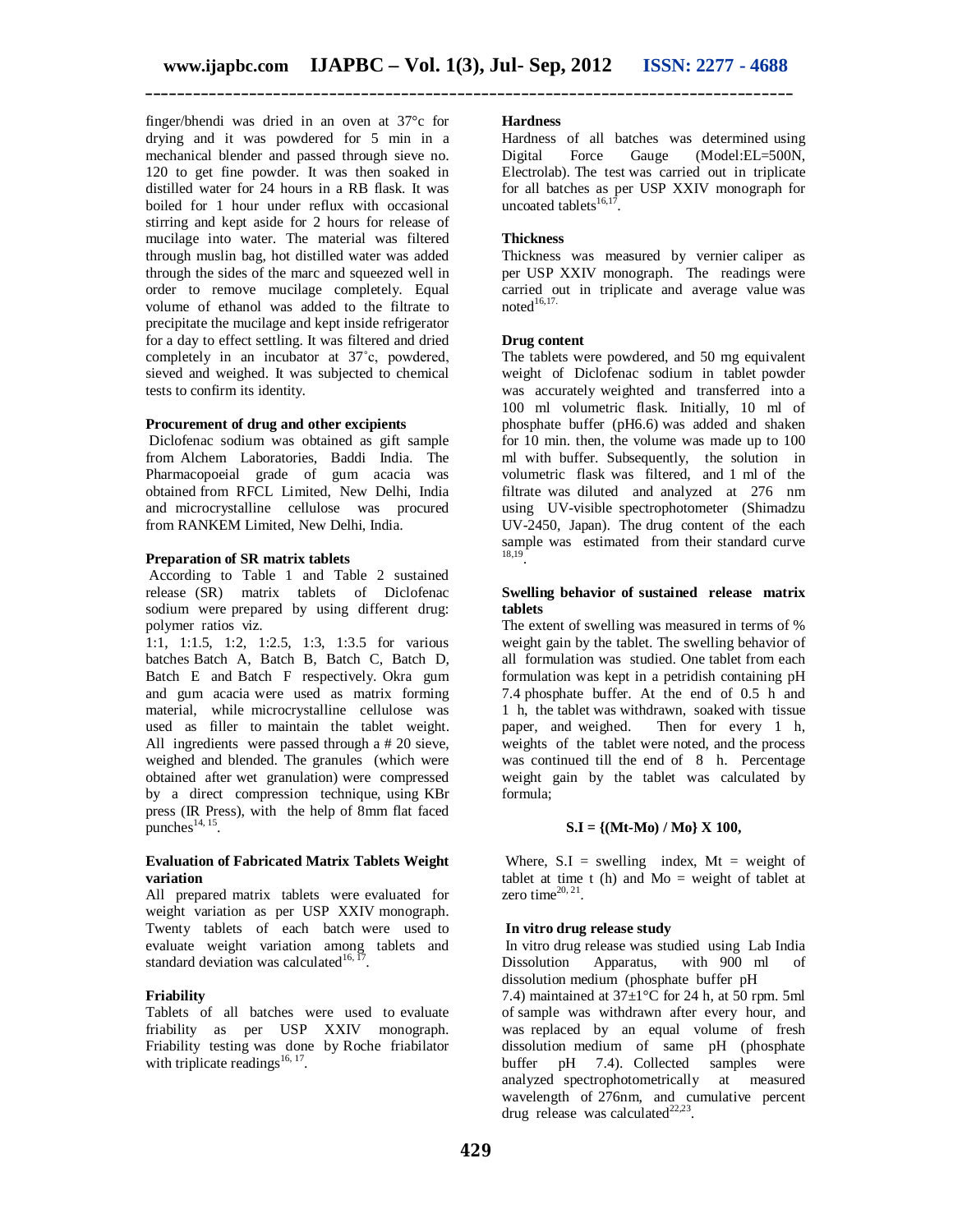The data obtained in the in-vitro dissolution study is grouped according to two modes of data treatment as follows:

1. Percentage drug released Vs time (h).

2. Cumulative percentage drug released Vs time (h) In these two methods, drug release profile can be better studied using cumulative percentage drug release Vs time (h) plot.

#### **RESULTS AND DISCUSSION**

Г

.

Infrared spectra of drug and polymers were used to study the compatibility between them. No change in peak shows that there was no interaction between drug and polymers.

As per the Table 2 and Table 3, the formulated matrix tablets met the Pharmacopoeial requirement of uniformity of weight. All the tablets confirmed to the requirement of assay, as per USP. Hardness, percentage friability and thickness were all within acceptable  $\text{limits}^{16, 17}$ . Sustained drug release was displayed by all formulations in phosphate buffer (pH 7.4). Figure 1 and Figure 2 showed the swelling characteristics of gum acacia and Okra gum respectively. The swelling index was calculated with respect to time. As time increases, the swelling index was increased, because weight gain by tablet was increased proportionally with rate of hydration up to certain limit. Later on, it decreases gradually due to dissolution of outermost gelled layer of tablet

into dissolution medium. The direct relationship was observed between swelling index and polymer concentration, and as polymer concentration increases, swelling index was increased $^{20, 21}$ .

It has been observed that the cumulative percent<br>drug release decreases with increasing drug release decreases with increasing concentration of polymer and swelling index. The reason attributed to this fact is slow erosion of the gelled layer from the tablets containing higher amount of natural polymer. This slow release is because of the formation of a thick gel structure that delays drug release from tablet matrix $22-26$ .

The in vitro release of Diclofenac sodium from gum acacia and Okra gum were showed in Figure 3 and Figure 4 respectively. From the findings, obtained so far it can be concluded that Batch F of Okra gum in the concentration ratio of 1:2.5 was promising concentration for oral sustained release tablet of Diclofenac sodium.

# **CONCLUSIONS**

Natural polymers when used as release retardent exhibits uniform release over longer period of time. Hence it can be concluded that, the Okra gum which is a natural polymer can be used as a promising drug release retardent in comparision to the estabilised gum acacia in a particular cocentration range.

|             | Table 1: Formulation composition of matrix tablets |                                       |  |  |                |  |
|-------------|----------------------------------------------------|---------------------------------------|--|--|----------------|--|
| Ingredients | <b>Formulations</b>                                |                                       |  |  |                |  |
|             |                                                    | Ratch A   Ratch R   Ratch C   Ratch D |  |  | <b>Ratch E</b> |  |

| --------------                                          |                  |                   |                  |                  |                  |                  |
|---------------------------------------------------------|------------------|-------------------|------------------|------------------|------------------|------------------|
|                                                         | <b>Batch A</b>   | <b>Batch B</b>    | <b>Batch C</b>   | <b>Batch D</b>   | <b>Batch E</b>   | <b>Batch F</b>   |
| Diclofenac Sodium                                       | $50 \text{ mg}$  | $50 \text{ mg}$   | $50 \text{ mg}$  | $50 \text{ mg}$  | $50 \text{ mg}$  | $50 \text{ mg}$  |
| Polymer <sup>a</sup>                                    | $50 \text{ mg}$  | 75 mg             | $100 \text{ mg}$ | $125 \text{ mg}$ | $150 \text{ mg}$ | $175 \text{ mg}$ |
| Microcrystalline<br>cellulose                           | $200$ mg         | $175 \text{ mg}$  | $150 \text{ mg}$ | $125 \text{ mg}$ | $100$ mg         | $75 \text{ mg}$  |
| Total weight                                            | $300 \text{ mg}$ | 300 <sub>mg</sub> | 300mg            | $300$ mg         | $300$ mg         | $300$ mg         |
| a gum acacia and Okra gum for their respective batches. |                  |                   |                  |                  |                  |                  |

**Table 2: Various evaluation parameters for fabricated gum acacia tablets**

| <b>Ingredients</b>      | Gum acacia       |                  |                  |                  |                  |                  |
|-------------------------|------------------|------------------|------------------|------------------|------------------|------------------|
| Parameter               | <b>Batch A</b>   | <b>Batch B</b>   | <b>Batch C</b>   | <b>Batch D</b>   | <b>Batch E</b>   | <b>Batch F</b>   |
| Weight<br>variation(gm) | $0.301 \pm 0.01$ | $0.293 + 0.02$   | $0.299 + 0.01$   | $0.298 + 0.01$   | $0.301 + 0.01$   | $0.302+0.01$     |
| Friability (%)          | $0.03 + 0.01$    | $0.02+0.01$      | $0.02 + 0.01$    | $0.02 + 0.01$    | $0.01 \pm 0.01$  | $0.01 \pm 0.01$  |
| Hardness (N)            | $20.07 \pm 0.06$ | $20.20 + 0.0$    | $20.37 \pm 0.06$ | $20.53+0.06$     | $20.63 \pm 0.06$ | $20.83 \pm 0.06$ |
| Thickness(mm)           | $3.503 \pm 0.02$ | $3.560 \pm 0.08$ | $3.740 \pm 0.04$ | $3.683 \pm 0.03$ | $3.777 \pm 0.04$ | $4.04 \pm 0.07$  |

**Table 3: Various evaluation parameters for fabricated Okra gum tablets**

| Ingredients             | Okra gum         |                  |                  |                  |                  |                  |
|-------------------------|------------------|------------------|------------------|------------------|------------------|------------------|
| Parameter               | <b>Batch A</b>   | <b>Batch B</b>   | <b>Batch C</b>   | <b>Batch D</b>   | <b>Batch E</b>   | <b>Batch F</b>   |
| Weight<br>variation(gm) | $0.299 + 0.01$   | $0.300 + 0.01$   | $0.291 + 0.01$   | $0.293 + 0.01$   | $0.298 + 0.01$   | $0.293+0.01$     |
| Friability (%)          | $0.05 + 0.01$    | $0.04 + 0.01$    | $0.03 + 0.01$    | $0.02 + 0.01$    | $0.05 + 0.01$    | $0.05 + 0.01$    |
| Hardness (N)            | $20.24 + 0.06$   | $20.16 + 0.0$    | $20.41 + 0.06$   | $20.24 + 0.06$   | $20.21 \pm 0.06$ | $20.23 \pm 0.06$ |
| Thickness(mm)           | $3.623 \pm 0.02$ | $3.421 \pm 0.08$ | $3.140 \pm 0.04$ | $3.289 \pm 0.03$ | $3.414 + 0.04$   | $4.310\pm0.07$   |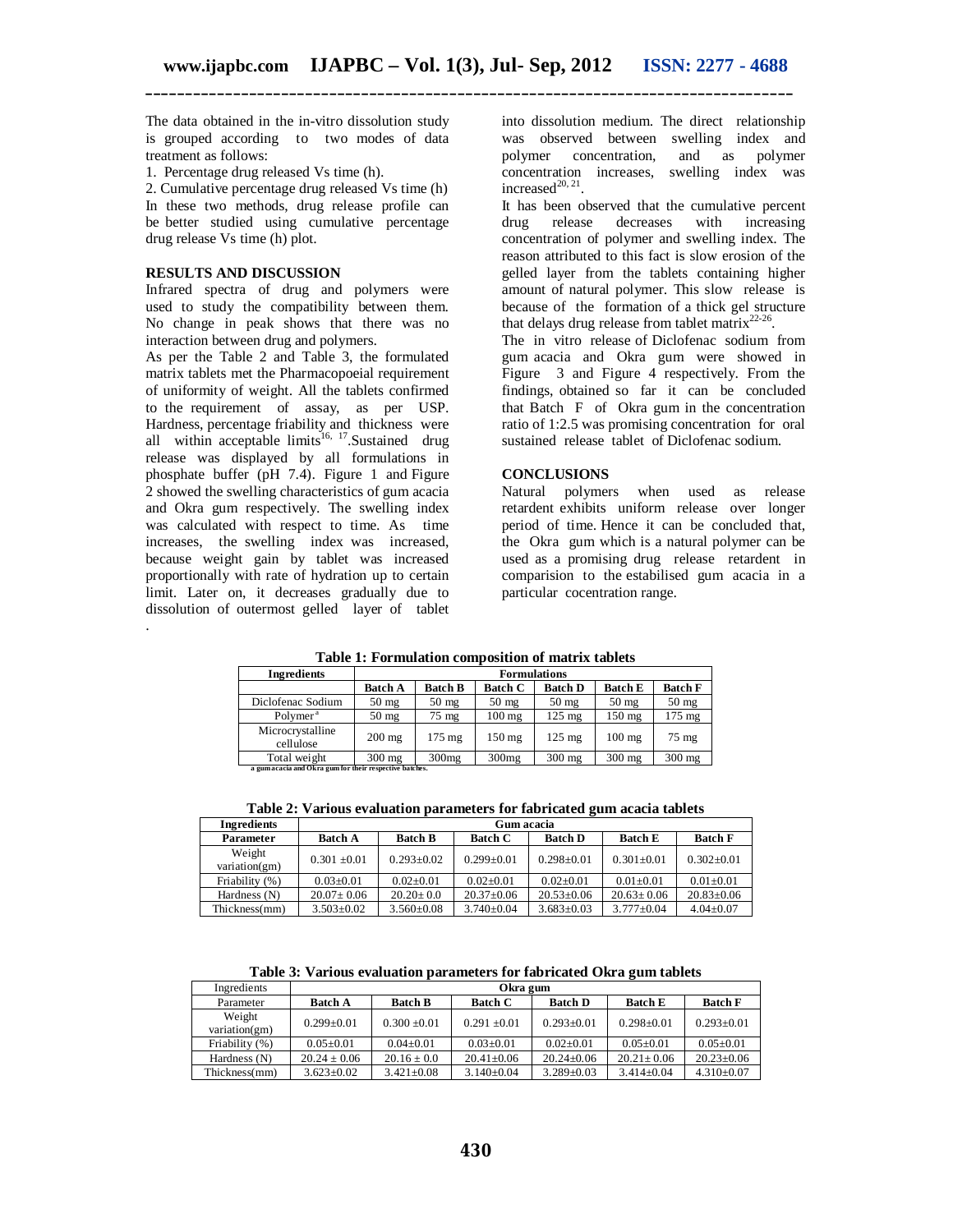

**Fig. 1: Swelling Index profile of tablet containing gum acacia as polymer**



**Fig. 2: Swelling index profile of tablets containing Okra gum as polymer**



**Fig. 3: Drug release profile of tablets containing gum acacia as polymer**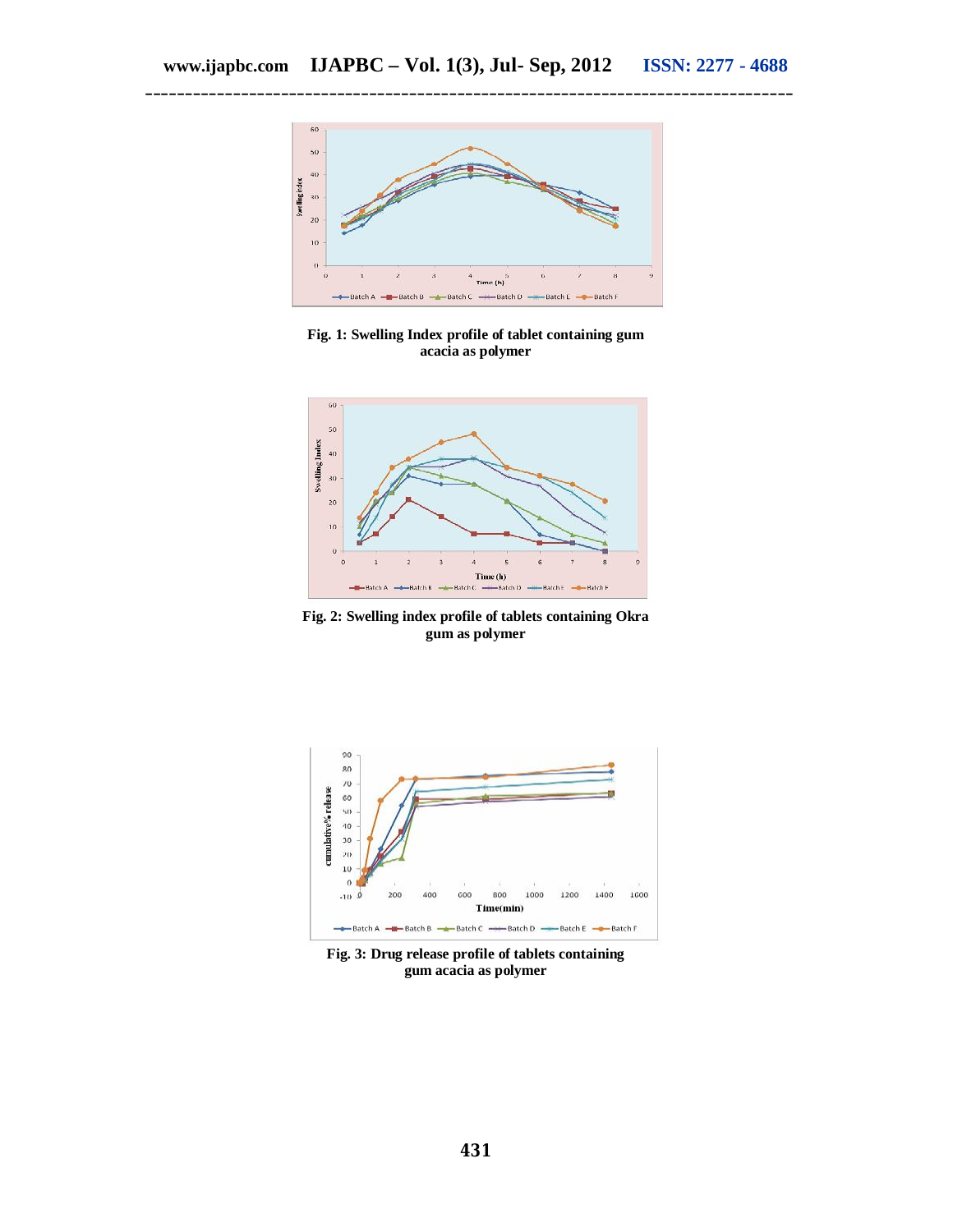

**Fig. 4: Drug release profile of tablets containing Okra gum as polymer**

# **REFERENCES**

- 1. Ansel HC and Loyyd VA. Pharmaceutical dosage forms and Drug Delivery System. Lippincott's Williams and Wilking, Hong Kong. 1999; 8: 275-280.
- 2. Gwen MJ, Joseph RR and Rhodes CT. Modern Pharmaceutics, Marcel Dekker, Inc. New York, 1996;72(3):58.
- 3. Langer RS and Peppas NA. Present and future application of biomaterials in controlled drug delivery systems. Biomaterials. 1981;2(10):201-213.
- 4. Arthur HK. Handbook of Pharmaceutical Excipients. 3rd ed. American Pharmaceutical Association, London. 2000;271, 297, 463-464.
- 5. Rao PS and Srivastav HC. Tamarind. In Indusrtial Gums, (Ed.) R.L. Whistler, Academic Press, 2nd Ed, New York, 1973;369-411.
- 6. Nandi RC. A Process for preparation of polyose from the seeds of Tamarindus indica. Ind Pat, 1975;142092.
- 7. Rao PS. Extraction and purification of Okra seed polysaccharide. J Sci Ind Research. 1946;4:705.
- 8. Kulkarni D, Ddwivedi DK, Sarin JPS and Singh S. Okra seed polyose: A potentialpolysaccharide for sustained release of verapamil hydrochloride as a model drug. Indian J Pharm Sci. 1997;59(1): 1-7.
- 9. Indian Pharmacopoeia. Ministry of health. The controller of publications, New Delhi, 4ed; 1992;432.
- 10. Sujja-areevath J, Munday DL, Cox PJ and Khan KA. Release characteristics of diclofenac sodium from encapsulated natural gum minimatrix formulations. Int J Pharm. 1996;139: 53-62.
- 11. Kulkarni GT, Gowthamarajan K, Rao BG and Suresh B. Evaluation of binding properties of selected natural mucilages. Journal of Scientific and Industrial Research (India). 2002;61: 529-532.
- 12. Kulkarni GT, Gowthamarajan K, Rao BG and Suresh B. Evaluation of binding properties of Plantago ovata and Trigonella foenum graecum mucilages. Indian Drugs. 2002;39:422- 425.
- 13. Baveja SK, Rangarao KV and Arora J. Examination of natural gums and mucilages as sustaining materials in tablet dosage forms. Indian Journal of Pharmaceutical Sciences. 1988;50:89-92,
- 14. Nokano M and Ogata A. In vitro release characteristics of matrix tablets: Study of Karayagum and Guar gum as release modulators. Ind J Pharm Sc. 2006;68(6):824-826.
- 15. Gwen MJ, Joseph RR and Rhodes CT Modern Pharmaceutics, Marcel Dekker, Inc, New York, 1996;72(3): 581.
- 16. USP30-NF25, The official compendium of standards. The United States Pharmacopoeial Convention, 2007.
- 17. Lantz RJ, Schwartz JB, Lieberman HA and Lachman L. Tablets in Pharmaceutical dosageforms. 2nd Ed. New York, USA: Marcel Dekker, Inc, 15- 2005;20:69.
- 18. Khullar P, Khar RK and Agarwal SP. Evaluation of guar gum in the preparation of sustained release matrix tablets. Drug Dev Ind Pharm. 1998; 24:1095-1109.
- 19. Krishnaiah YSR, Rama Rao T and Ushasree M Satyanarayana S. A study on the in vitroevaluation of guar gum